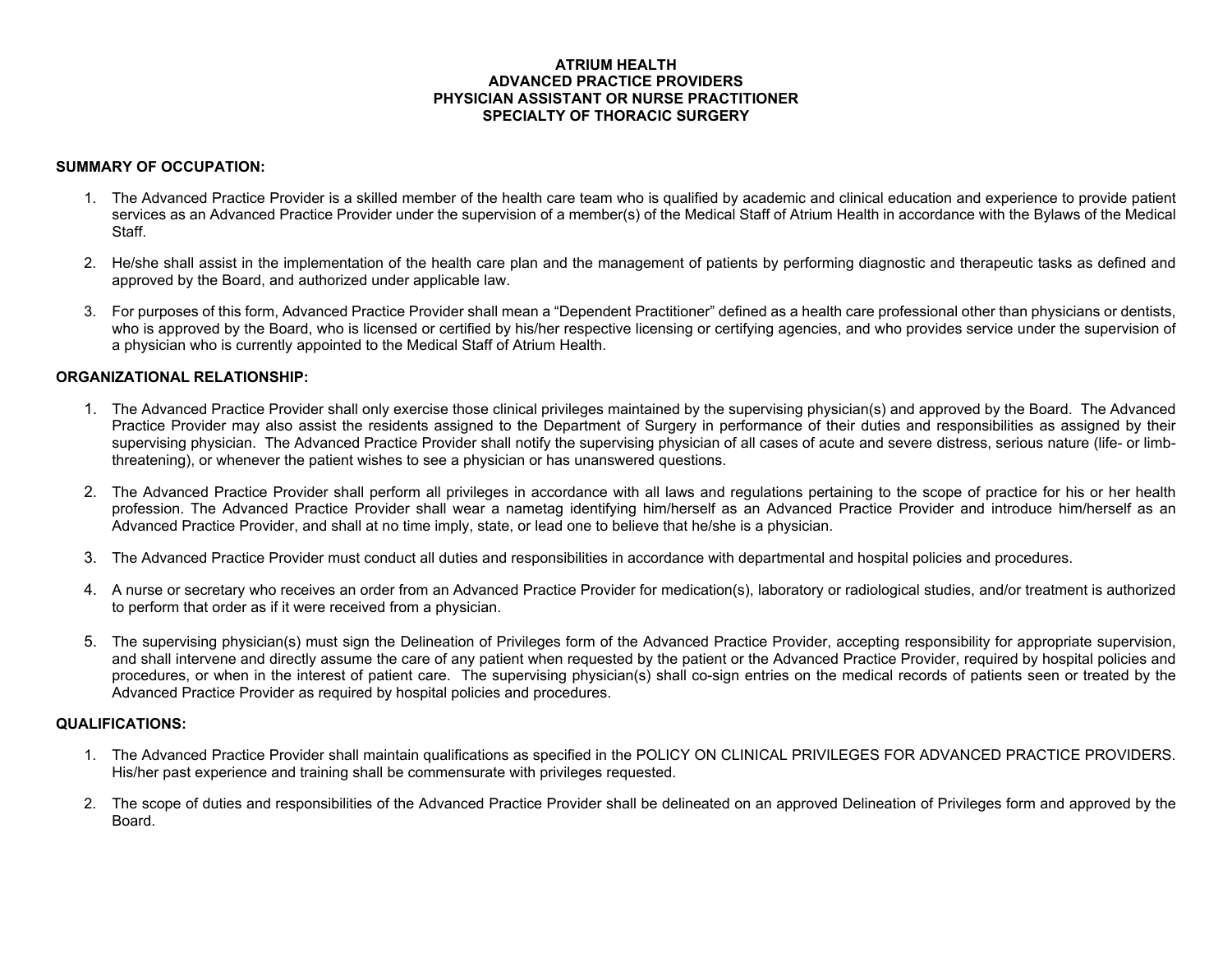### Print Name

### **QUALIFICATION – continued:**

- 3. The Supervising Physician shall delegate only tasks and procedures to his or her Advanced Practice Provider which are within or contemplated by the clinical privileges granted to the Supervising Physician by the Medical Executive Committee and the Board of Commissioners and which the Advanced Practice Provider has been approved to perform. It is understood that the supervision of an Advanced Practice Provider shall never be transferred to a physician who is not currently a fully appointed member of Atrium Health Medical Staff.
- 4. If the Medical Staff appointment or Clinical Privileges of the Sponsoring Physician are resigned, revoked or terminated, the Advanced Practice Provider's permission to practice shall automatically terminate and his or her clinical privileges shall be automatically relinquished.

### **SUPERVISION:**

Except where the Delineation of Privileges form provides for Personal Supervision or Proximate Supervision, General Supervision (as defined below) will be required for all tasks and procedures performed by the Advanced Practice Provider.

- 1. "General Supervision" shall mean the procedure is furnished under the supervising physician's overall direction and control, but the physician is not required to be present during the procedure. General Supervision requires the performance of tasks and procedures in a manner that is consistent with state law, the applicable standard of care, Medical Staff Bylaws and hospital policies and procedures, but does not require Personal Supervision or Proximate Supervision, as those terms are defined below.
- 2. "Proximate Supervision" shall mean the physical presence of a sponsoring/supervising physician in the hospital, in close proximity and immediately available to furnish assistance and direction to the Advanced Practice Provider as needed.
- 3. "Personal Supervision" shall mean the physical presence of a sponsoring/supervising physician in the room with the Advanced Practice Provider during the performance of a procedure.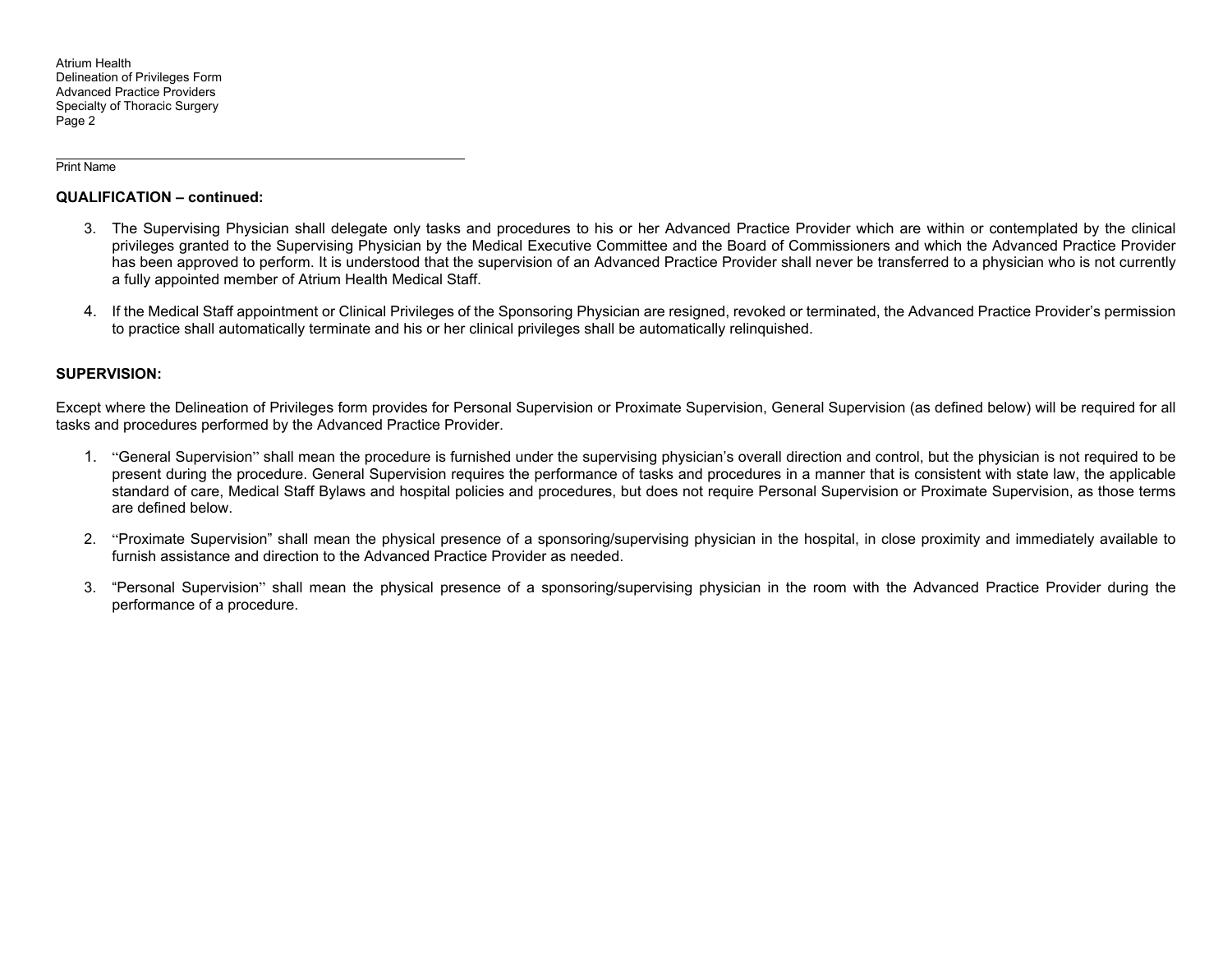# **ATRIUM HEALTH REAPPOINTMENT DELINEATION OF PRIVILEGES FORM ADVANCED PRACTICE PROVIDER SPECIALTY OF THORACIC SURGERY**

Print Name

# **Initial appointment Reappointment Updated DOP/Sponsoring Physician Change**

**NOTE 1: "CORE" privileges cannot be amended or altered in any way.** 

**NOTE 2: Advanced Practice Providers must apply for "CORE" privileges in order to be eligible for special procedure clinical privileges at any facility within Atrium Health.** 

**NOTE 3: Please note that the exercise of certain privileges enumerated herein is necessarily limited by the operational, and resource constraints of the facility. All procedures must be performed within a clinical setting with the capabilities and organizational structure required to provide appropriate support.** 

| <b>CMC</b> | <b>Pineville</b> | <b>University</b><br>City | <b>CR</b> | Lincoln | Cabarrus | Union | <b>Stanly</b> | Anson | Cleveland |            | <b>THORACIC CORE PRIVILEGES</b>                                                                                                                                                                                                                                                                                                                                                                                                                                                                                                                                                                                                                                                                                   |
|------------|------------------|---------------------------|-----------|---------|----------|-------|---------------|-------|-----------|------------|-------------------------------------------------------------------------------------------------------------------------------------------------------------------------------------------------------------------------------------------------------------------------------------------------------------------------------------------------------------------------------------------------------------------------------------------------------------------------------------------------------------------------------------------------------------------------------------------------------------------------------------------------------------------------------------------------------------------|
|            |                  | N/A                       |           | N/A     |          | N/A   | N/A           | N/A   | N/A       | CAPP-TCV-1 | Provide management of care for patients<br>undergoing thoracic surgery procedures within the<br>age group seen by the collaborating physician to<br>include pre-operative, intra-operative, and post-<br>operative care, the performance of physical<br>exams, diagnosing conditions, the development of<br>treatment plans, health counseling, prescribing<br>medications and assisting in surgery. Provide care<br>to patients in the intensive care setting. Assess,<br>stabilize, and determine the disposition of patients<br>with emergent conditions. The Advanced Practice<br>Provider may not admit patients to the hospital<br>but may initiate/place orders on behalf of the<br>supervising physician. |

The Advanced Practice Provider may, in consultation with the supervising physician, perform the following duties: Initiate/place orders on behalf of the supervising physician; apply, remove, and change dressings and bandages, assist in surgery to include, but not limited to, first assist, deep and simplified tissue closures, application of appliances and any other action delegated by the surgeon; counsel and instruct patients and significant others as appropriate; perform wound debridement, suturing, and general care for superficial wounds and minor superficial surgical procedures; initiate referral to appropriate physician; initiate referral to appropriate physician; make daily rounds on hospitalized patients with or at the direction of the collaborating/supervising physician; make pre-operative and post-operative teaching visits with patients; monitor and manage stable acute and chronic illnesses of population served; obtain and record medical/social history and perform physical examinations including rectal and genitor-urinary examinations as indicated; order diagnostic testing and therapeutic modalities; perform field infiltrations of anesthetic solutions; perform incision and drainage of superficial abscesses; perform site checks after placement of catheters or pacemakers; perform post-operative wound care; preliminary electrocardiogram interpretation with physician consultation; provide care to critical and non-critical patients; remove arterial catheters, remove central venous catheters; remove chest tubes; remove epicardial pacing wires; remove intra-aortic balloon pump; remove temporary transvenous cardiac pacing catheters; record progress notes; write discharge summaries. Provide basic care and management of patients with implantation of artificial heart and mechanical devices to support or replace the heart partially or totally.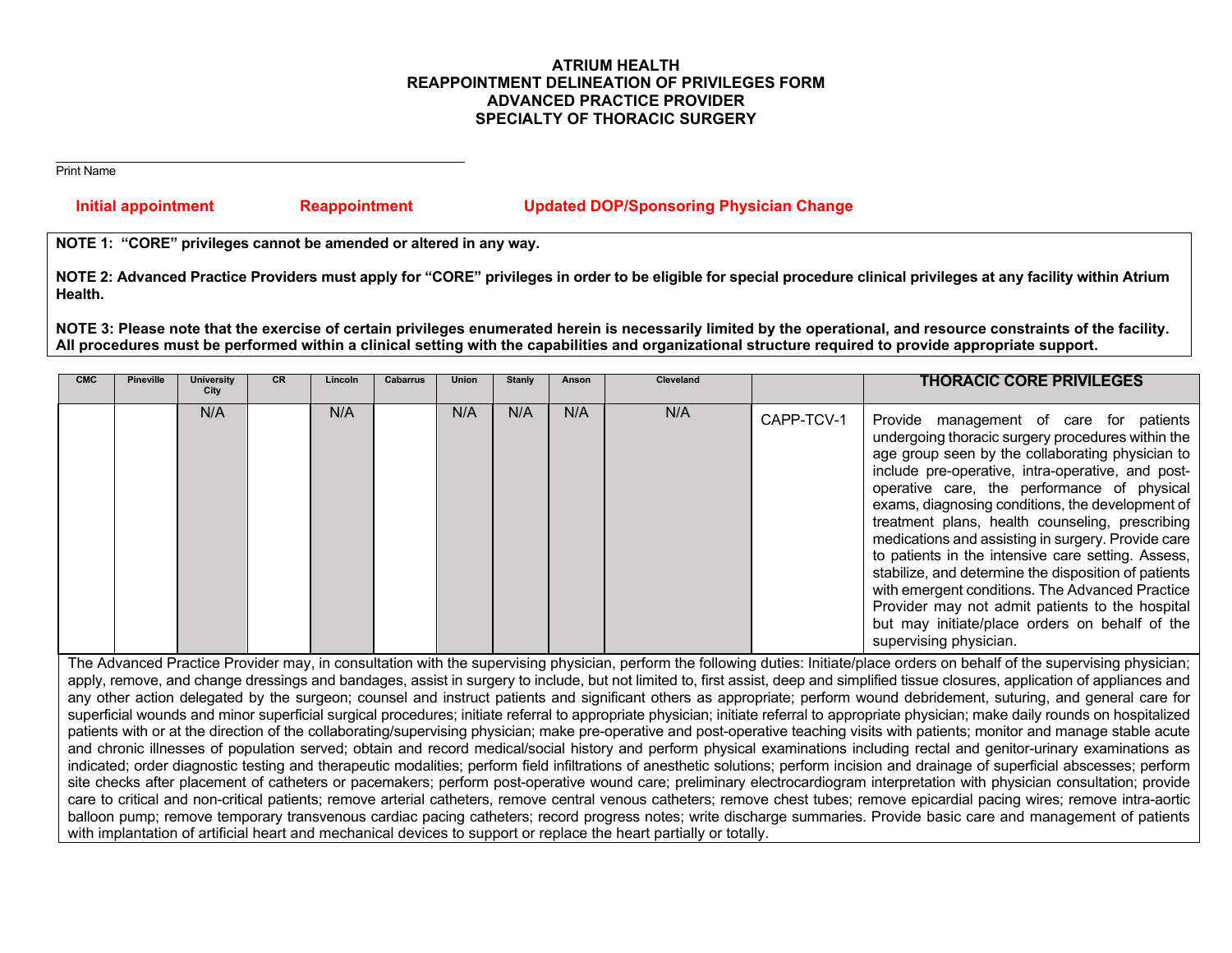### Print Name

| <b>CMC</b> | <b>Pineville</b>                                                                                                                                                                                                                                                                                                                                                  | <b>University</b><br>City | <b>CR</b> | Lincoln | <b>Cabarrus</b> | <b>Union</b> | Stanly | Anson | Cleveland |            | <b>CARDIOVASCULAR SURGERY CORE</b><br><b>PRIVILEGES</b>                                                                                                                                                                                                                                                                                                                                                                                                                                                                                                                                                                                                                                                          |
|------------|-------------------------------------------------------------------------------------------------------------------------------------------------------------------------------------------------------------------------------------------------------------------------------------------------------------------------------------------------------------------|---------------------------|-----------|---------|-----------------|--------------|--------|-------|-----------|------------|------------------------------------------------------------------------------------------------------------------------------------------------------------------------------------------------------------------------------------------------------------------------------------------------------------------------------------------------------------------------------------------------------------------------------------------------------------------------------------------------------------------------------------------------------------------------------------------------------------------------------------------------------------------------------------------------------------------|
|            |                                                                                                                                                                                                                                                                                                                                                                   | N/A                       |           | N/A     |                 | N/A          | N/A    | N/A   | N/A       | CAPP-TCV-2 | Provide management of care for patients<br>undergoing cardiac surgery procedures within the<br>age group seen by the collaborating physician to<br>include pre-operative, intra-operative, and post-<br>operative care, the performance of physical<br>exams, diagnosing conditions, the development of<br>treatment plans, health counseling, prescribing<br>medications and assisting in surgery. Provide care<br>to patients in the intensive care setting. Assess,<br>stabilize, and determine the disposition of patients<br>with emergent conditions. The Advanced Practice<br>Provider may not admit patients to the hospital<br>but may initiate/place orders on behalf of the<br>supervising physician. |
|            |                                                                                                                                                                                                                                                                                                                                                                   |                           |           |         |                 |              |        |       |           |            | The Advanced Practice Provider may, in consultation with the supervising physician, perform the following duties: Initiate/place orders on behalf of the supervising physician;<br>apply, remove, and change dressings and bandages, assist in surgery to include, but not limited to, first assist, deep and simplified tissue closures, application of appliances and                                                                                                                                                                                                                                                                                                                                          |
|            |                                                                                                                                                                                                                                                                                                                                                                   |                           |           |         |                 |              |        |       |           |            | any other action delegated by the surgeon; counsel and instruct patients and significant others as appropriate; perform wound debridement, suturing, and general care for                                                                                                                                                                                                                                                                                                                                                                                                                                                                                                                                        |
|            | superficial wounds and minor superficial surgical procedures; initiate referral to appropriate physician; initiate referral to appropriate physician; make daily rounds on hospitalized                                                                                                                                                                           |                           |           |         |                 |              |        |       |           |            |                                                                                                                                                                                                                                                                                                                                                                                                                                                                                                                                                                                                                                                                                                                  |
|            | patients with or at the direction of the collaborating/supervising physician; make pre-operative and post-operative teaching visits with patients; monitor and manage stable acute<br>and chronic illnesses of population served; obtain and record medical/social history and perform physical examinations including rectal and genitor-urinary examinations as |                           |           |         |                 |              |        |       |           |            |                                                                                                                                                                                                                                                                                                                                                                                                                                                                                                                                                                                                                                                                                                                  |
|            |                                                                                                                                                                                                                                                                                                                                                                   |                           |           |         |                 |              |        |       |           |            | indicated; order diagnostic testing and therapeutic modalities; perform field infiltrations of anesthetic solutions; perform incision and drainage of superficial abscesses; perform                                                                                                                                                                                                                                                                                                                                                                                                                                                                                                                             |
|            |                                                                                                                                                                                                                                                                                                                                                                   |                           |           |         |                 |              |        |       |           |            | site checks after placement of catheters or pacemakers; perform post-operative wound care; preliminary electrocardiogram interpretation with physician consultation; provide                                                                                                                                                                                                                                                                                                                                                                                                                                                                                                                                     |

care to critical and non-critical patients; remove arterial catheters, remove central venous catheters; remove chest tubes; remove epicardial pacing wires; remove intra-aortic balloon pump; remove temporary transvenous cardiac pacing catheters; record progress notes; write discharge summaries. Provide basic care and management of patients with implantation of artificial heart and mechanical devices to support or replace the heart partially or totally.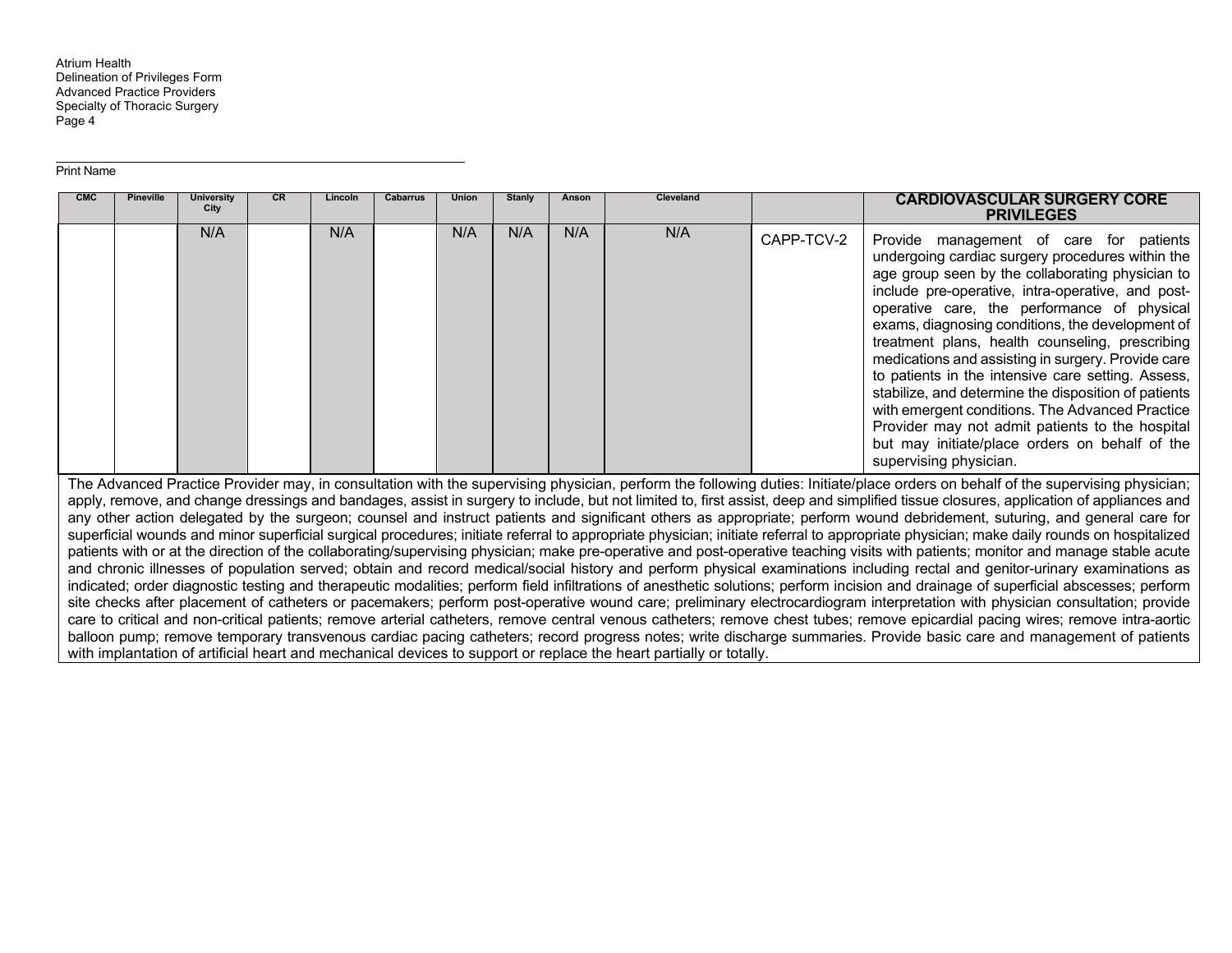#### Print Name

| <b>CMC</b>                                                                                                                                                                                                                                                                                                                                                                                                                                                                                                                                                                                                                                                                                                                                                                                                                                                                                                                                                                                                                                                                                                                                                                                                                                                                                                                                                                                                                                                                                                                                                                                                                                                                                                                                                                                                                                                                                                            | <b>Pineville</b> | <b>University</b><br>City | <b>CR</b> | Lincoln | <b>Cabarrus</b> | <b>Union</b> | <b>Stanly</b> | Anson | Cleveland |            | <b>CONGENTIAL CARDIOTHORACIC CORE</b><br><b>PRIVILEGES</b>                                                                                                                                                                                                                                                                                                                                                                                                                                                                                                                                                                                                                                                                      |
|-----------------------------------------------------------------------------------------------------------------------------------------------------------------------------------------------------------------------------------------------------------------------------------------------------------------------------------------------------------------------------------------------------------------------------------------------------------------------------------------------------------------------------------------------------------------------------------------------------------------------------------------------------------------------------------------------------------------------------------------------------------------------------------------------------------------------------------------------------------------------------------------------------------------------------------------------------------------------------------------------------------------------------------------------------------------------------------------------------------------------------------------------------------------------------------------------------------------------------------------------------------------------------------------------------------------------------------------------------------------------------------------------------------------------------------------------------------------------------------------------------------------------------------------------------------------------------------------------------------------------------------------------------------------------------------------------------------------------------------------------------------------------------------------------------------------------------------------------------------------------------------------------------------------------|------------------|---------------------------|-----------|---------|-----------------|--------------|---------------|-------|-----------|------------|---------------------------------------------------------------------------------------------------------------------------------------------------------------------------------------------------------------------------------------------------------------------------------------------------------------------------------------------------------------------------------------------------------------------------------------------------------------------------------------------------------------------------------------------------------------------------------------------------------------------------------------------------------------------------------------------------------------------------------|
|                                                                                                                                                                                                                                                                                                                                                                                                                                                                                                                                                                                                                                                                                                                                                                                                                                                                                                                                                                                                                                                                                                                                                                                                                                                                                                                                                                                                                                                                                                                                                                                                                                                                                                                                                                                                                                                                                                                       | N/A              | N/A                       | N/A       | N/A     | N/A             | N/A          | N/A           | N/A   | N/A       | CAPP-TCV-3 | Provide<br>management of care for patients<br>undergoing cardiothoracic surgery procedures<br>within the age group seen by the collaborating<br>physician to include pre-operative, intra-operative,<br>and post-operative care, the performance of<br>physical exams, diagnosing conditions, the<br>development of treatment<br>plans,<br>health<br>counseling, prescribing medications and assisting<br>in surgery. Provide care to patients in the intensive<br>care setting. Assess, stabilize, and determine the<br>disposition of patients with emergent conditions.<br>The Advanced Practice Provider may not admit<br>patients to the hospital but may initiate/place<br>orders on behalf of the supervising physician. |
| The Advanced Practice Provider may, in consultation with the supervising physician, perform the following duties: Initiate/place orders on behalf of the supervising physician;<br>apply, remove, and change dressings and bandages, assist in surgery to include, but not limited to, first assist, deep and simplified tissue closures, application of appliances and<br>any other action delegated by the surgeon; counsel and instruct patients and family as appropriate; perform wound debridement, suturing, and general care for superficial wounds<br>and minor superficial surgical procedures; initiate referral to appropriate physician; make daily rounds on hospitalized patients with or at the direction of the<br>collaborating/supervising physician; make pre-operative and post-operative teaching visits with patients; monitor and manage stable acute and chronic illnesses of population<br>served; obtain and record medical/social history and perform physical examinations including rectal and genitor-urinary examinations as indicated; order diagnostic testing and<br>therapeutic modalities; perform field infiltrations of anesthetic solutions; perform incision and drainage of superficial abscesses; perform site checks after placement of catheters<br>or pacemakers; perform post-operative wound care; preliminary electrocardiogram interpretation with physician consultation; provide care to critical and non-critical patients;<br>remove arterial catheters, remove central venous catheters; remove chest tubes; remove epicardial pacing wires; remove intra-aortic balloon pump; remove temporary<br>transvenous cardiac pacing catheters; record progress notes; write discharge summaries. Provide basic care and management of patients with implantation of artificial heart<br>and mechanical devices to support or replace the heart partially or totally. |                  |                           |           |         |                 |              |               |       |           |            |                                                                                                                                                                                                                                                                                                                                                                                                                                                                                                                                                                                                                                                                                                                                 |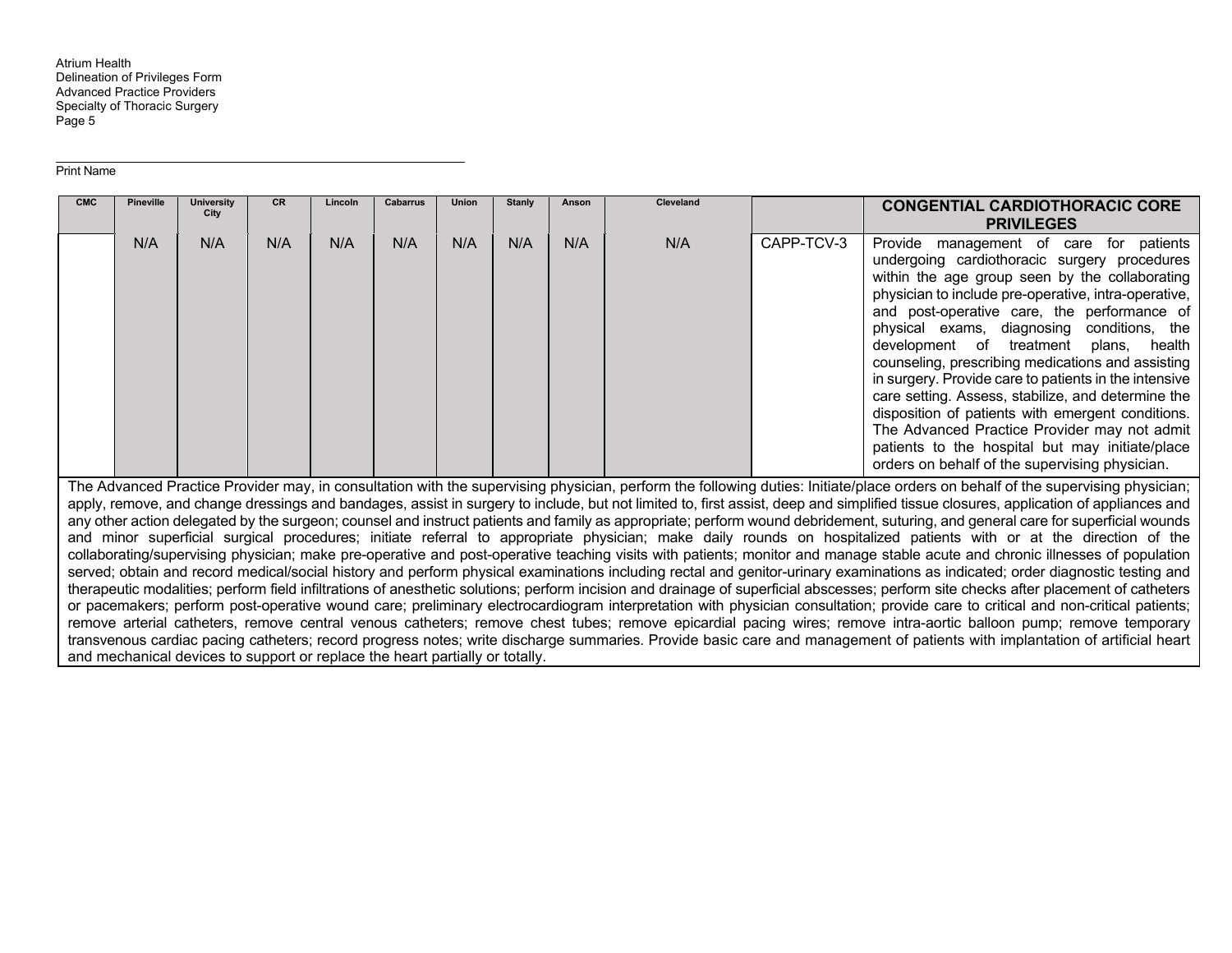Print Name

## **\* SPECIAL PRIVILEGES WITH QUALIFICATIONS AND/OR SPECIFIC CRITERIA - PROVIDE THE NUMBER OF PROCEDURES PERFORMED WITHIN THE PAST TWO YEARS AND FACILITY WHERE THE PROCEDURES WERE PERFORMED.**

| CMC | Pine. | Univ. | <b>CR</b> | Lin. | <b>CAB</b> | <b>Union</b> | Stanly | Anson | CLE | <b>SPECIAL PROCEDURES</b> |                                                                                                                                                                              |                                             |                                                                           |          |
|-----|-------|-------|-----------|------|------------|--------------|--------|-------|-----|---------------------------|------------------------------------------------------------------------------------------------------------------------------------------------------------------------------|---------------------------------------------|---------------------------------------------------------------------------|----------|
|     |       |       |           |      |            |              |        |       |     |                           | Must apply for and maintain Core Privileges<br><b>PROXIMATE SUPERVISION</b><br><b>REQUIRED</b>                                                                               | <b>Minimum</b><br><b>Number</b><br>Required | <b>Number</b><br><b>Performed</b><br><b>Within The</b><br>Past 2<br>Years | Location |
|     |       | N/A   |           | N/A  |            | N/A          | N/A    | N/A   | N/A | CAPP-TCV-4(a)*            | Apply electrocautery                                                                                                                                                         | 10                                          |                                                                           |          |
|     |       | N/A   |           | N/A  |            | N/A          | N/A    | N/A   | N/A | CAPP-TCV-4(b)*            | Thoracentesis                                                                                                                                                                | 10                                          |                                                                           |          |
|     |       | N/A   | N/A       | N/A  |            | N/A          | N/A    | N/A   | N/A | CAPP-TCV-4(c)*            | Participate and<br>assist in the pre-<br>operative<br>preparation of<br>cardiac surgical<br>patients, including<br>preparing the<br>patient for<br>cardiopulmonary<br>bypass | 10                                          |                                                                           |          |
|     |       | N/A   |           | N/A  |            | N/A          | N/A    | N/A   | N/A | CAPP-TCV-4(d)*            | Insertion of Chest<br>Tubes                                                                                                                                                  | 10                                          |                                                                           |          |
|     |       | N/A   |           | N/A  |            | N/A          | N/A    | N/A   | N/A | CAPP-TCV-4(e)*            | <b>Femoral Venous</b><br>Line Placement                                                                                                                                      | 10                                          |                                                                           |          |
|     |       | N/A   |           | N/A  |            | N/A          | N/A    | N/A   | N/A | CAPP-TCV-4(f)*            | Percutaneous<br><b>Arterial Line</b><br>Insertion                                                                                                                            | 10                                          |                                                                           |          |
|     |       | N/A   | N/A       | N/A  |            | N/A          | N/A    | N/A   | N/A | CAPP-TCV-4(g)*            | Vessel (vein)<br>Harvesting                                                                                                                                                  | 10                                          |                                                                           |          |

### **\* REQUIRED PREVIOUS EXPERIENCE:**

1. Applicants must present evidence of appropriate training; **AND**

2. Demonstrated current competence and evidence within the past two (2) years of at least the "minimum number required" as indicated above.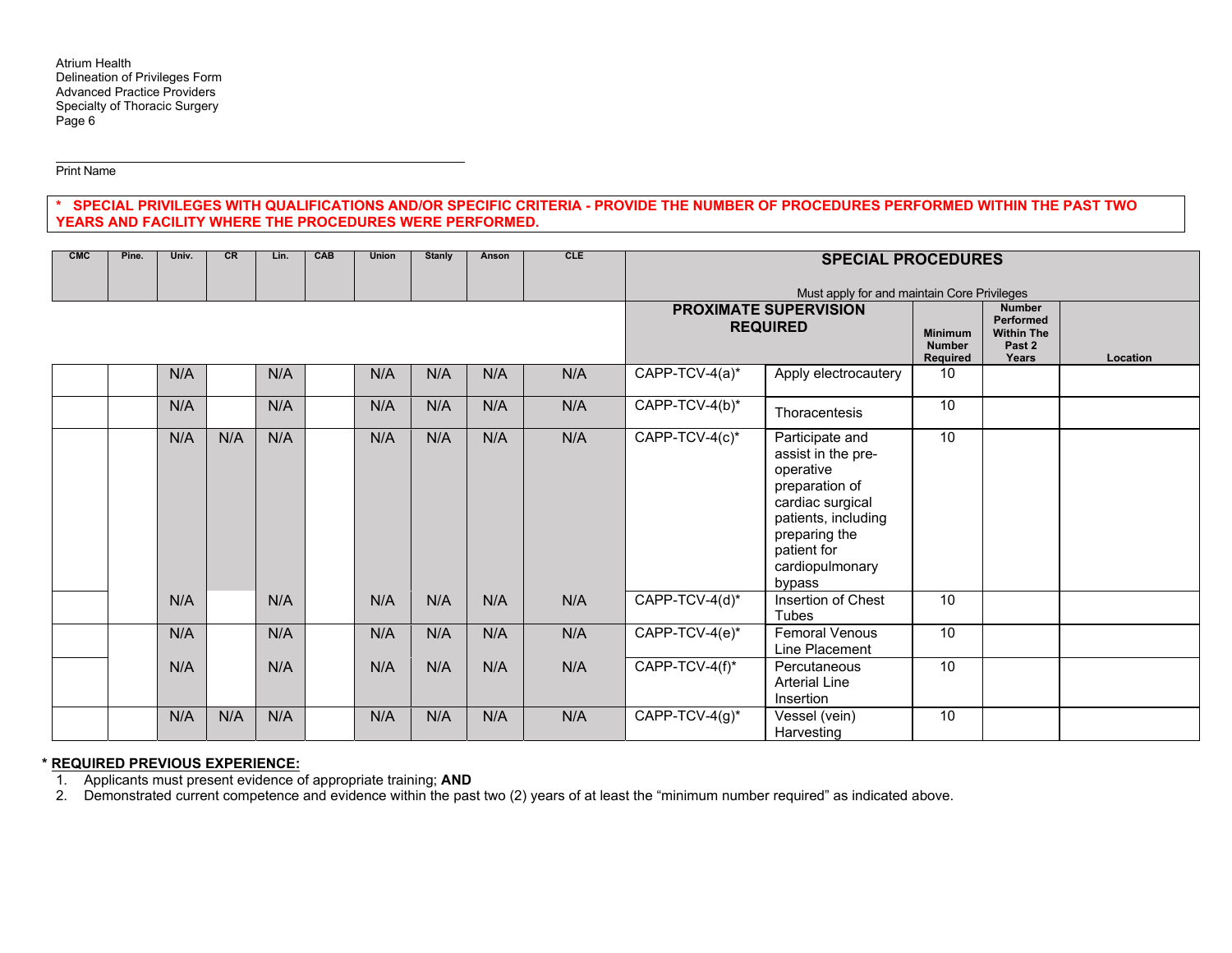### Print Name

### **CRITERIA FOR MAINTENANCE OF PRIVILEGES:**

The Practitioner must submit a minimum of five (5) cases, for each special privilege held, over the past two (2) years based on acceptable results of ongoing professional practice evaluation and outcomes to reapply for current special privileges. This will be reviewed at the time of reappointment. Practitioners who would like to continue to hold any special privileges but are unable to document the minimal number will be requested to voluntarily withdraw their request for such privileges and to compl-ete the necessary proctoring forms.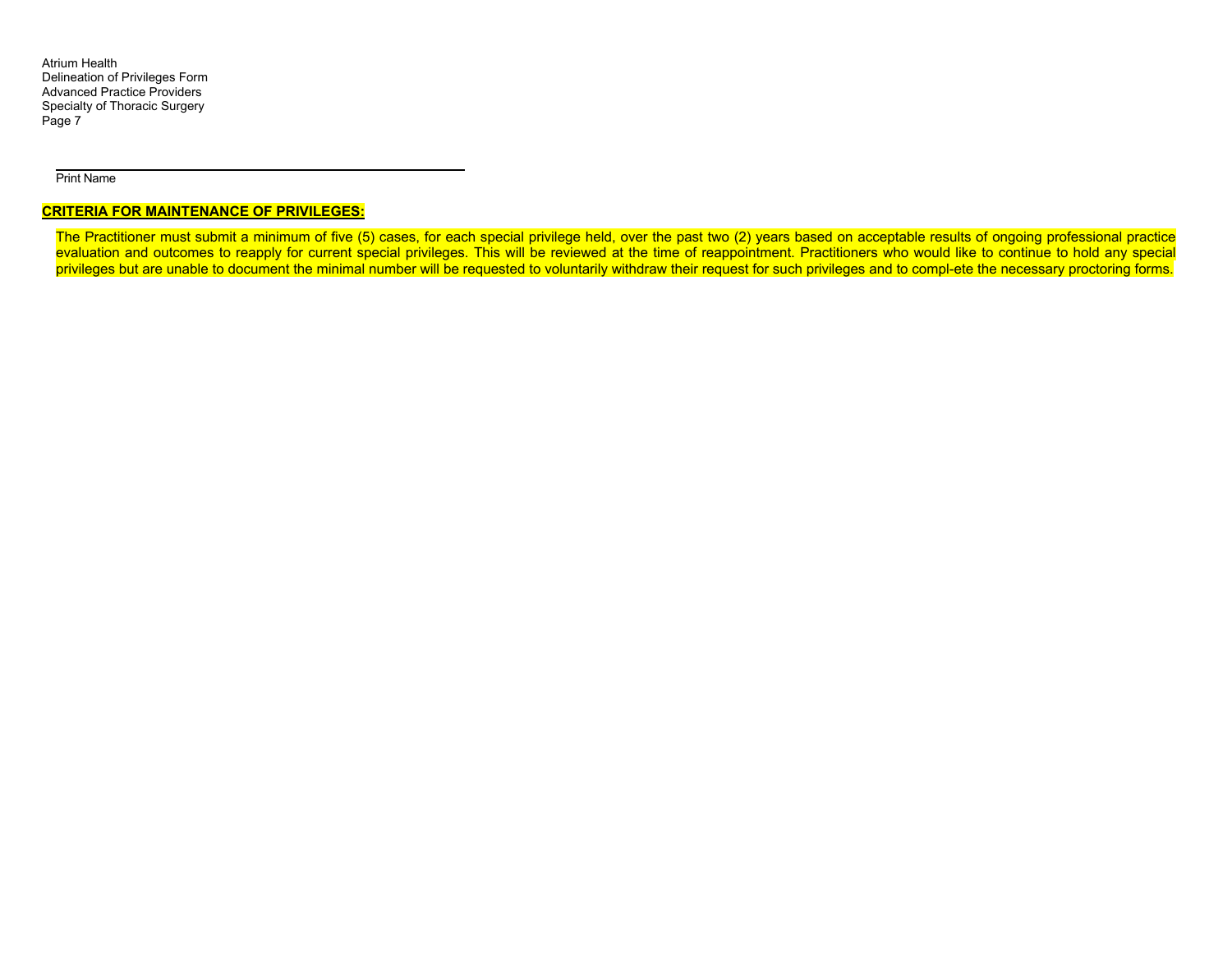# **PRIVILEGES REQUESTED BY:**

I attest that I am not currently a user of illegal drugs or do not currently abuse the use of legal drugs.

I attest that I do not have a physical or mental condition which could affect my motor skills or ability to exercise the clinical privileges requested or that I require an accommodation in order to exercise the privileges requested safely and competently.

I attest that the information provided in my initial application or most recent reappointment is accurate and has not changed, specifically the disclosure questions relating to my licensure or registration, clinical privileges, participation in benefit programs, health status, liability, and work history.

| Signature of Applicant                                                                   | Date |  |
|------------------------------------------------------------------------------------------|------|--|
|                                                                                          |      |  |
| Printed or typed name of Applicant                                                       |      |  |
| <b>SPONSORING PHYSICIAN:</b>                                                             |      |  |
| Signature of Sponsoring Physician                                                        | Date |  |
| Printed or typed name of Sponsoring Physician                                            |      |  |
| Signature of Sponsoring Physician                                                        | Date |  |
| Printed or typed name of Sponsoring Physician                                            |      |  |
| Assumed that the Athens the HI. M. Results of $\blacksquare$ . Assuming the Athletical O |      |  |

Approved by the Atrium Health Medical Executive Committee: 05/17/2018 Approved by the Board of Commissioners: 06/12/2018